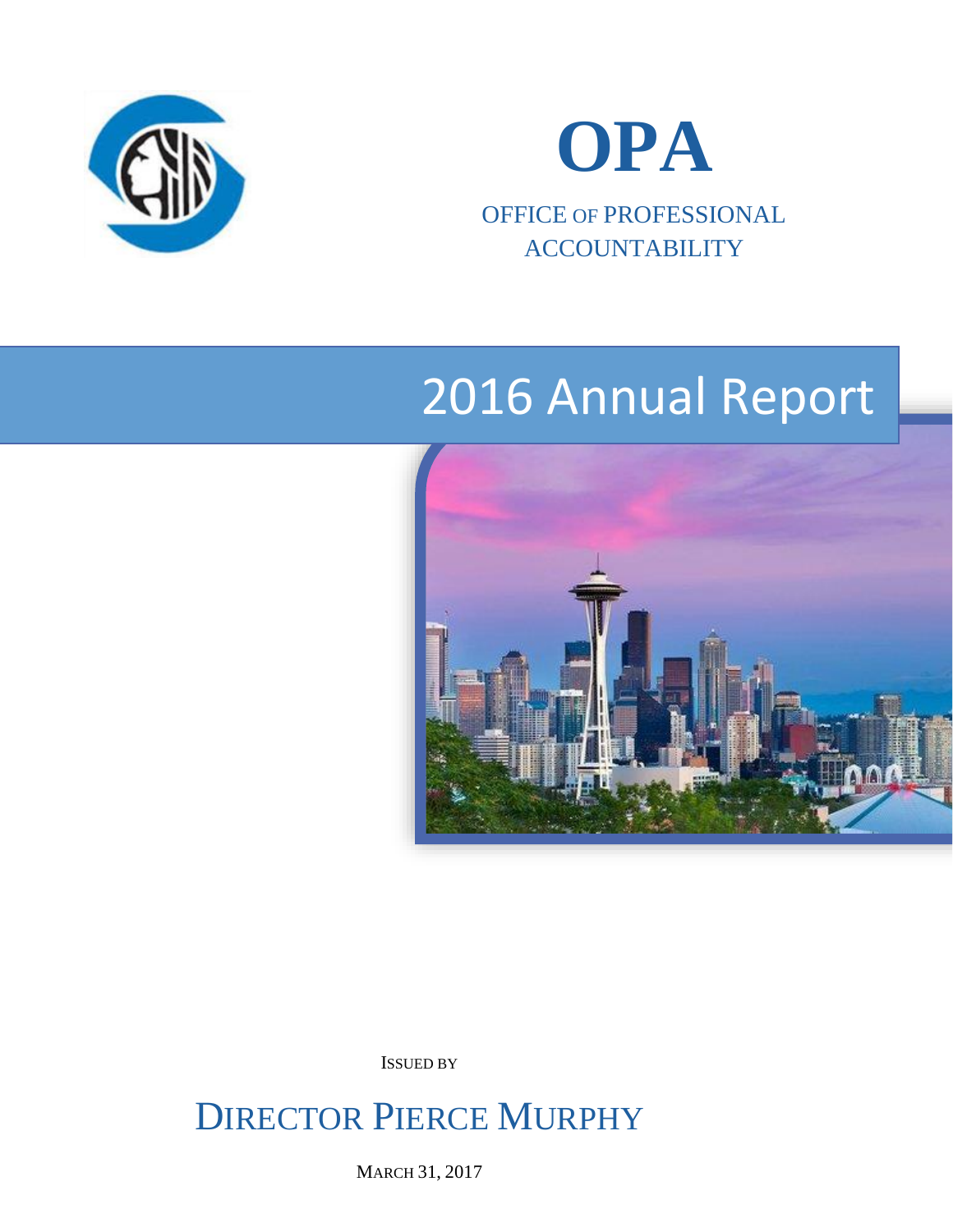#### **2016 Highlights and Trends**

OPA received 1529 inquiries in 2016 resulting in 385 Investigations, 300 Supervisor Actions, 834 Contact Logs, and 10 Mediations.

During the same period, OPA completed 303 Investigations, 369 Supervisor Actions, 836 Contact Logs and 8 Mediations. The remaining 2 Mediations were completed in 2017.

Regarding the 303 completed Investigations:

- 777 allegation findings were recommended, of which 137 (18%) were recommended sustained.
- The 137 sustained allegations resulted in 30 Oral Reprimands, 44 Written Reprimands, 18 Suspensions Without Pay (ranging from  $1 - 10$  days) and 3 Terminations (2 of which resigned in lieu of termination).
- The most frequent allegation investigated by OPA was for the Useof- Force. This comprised 20% of all allegation types. This was a 28% increase in similar allegations from 2015. Six percent (6%) of these allegations were sustained, down from 9% in 2015.
- One SPD employee was named in 3 or more cases which resulted in sustained findings. The allegations were for Force-Use, Audio/Video Recording and Investigations & Reports.



# **Message from Director Murphy**

2016 has seen an increased call for oversight and accountability of law enforcement nationwide and here in Seattle. Current legislation before the Seattle City Council proposes the creation of a permanent Community Police Commission, an Independent Inspector General, and a renamed and more civilianized Office of Police Accountability. As we step into the dawn of a new system of police accountability, I am pleased to present this annual report to showcase the work done by OPA leading up to and supporting a vision for trusted, transparent, accessible and independent oversight of the Seattle Police Department.

OPA has worked diligently to create process improvements to ensure the quality and timeliness of OPA's investigations. OPA's core products are the preliminary intake investigation of a complaint and completed administrative investigations for recommended findings. OPA's employees, sworn and civilian, all help to deliver these core components and OPA has not waited for the new legislation to begin cultivating organizational improvements to improve transparency and public trust.

Specifically, OPA has focused on ensuring heightened responsiveness to complainants during the entire intake and investigation process by implementing a complaint receipt and closing letter for every Intake received. Moreover, the addition of administrative support staff to handle various administrative tasks has allowed our investigators to have more time to conduct more complete and thorough Intakes allowing for increased work product quality whether the case is classified for a full Investigation, a Supervisor Action or a Contact Log.

Overall, 2016 has been a year of change and I am honored to be a part of a system seeking to bring increased transparency to the Seattle Police Accountability system.

Vere Muz

Director, Office of Professional Accountability

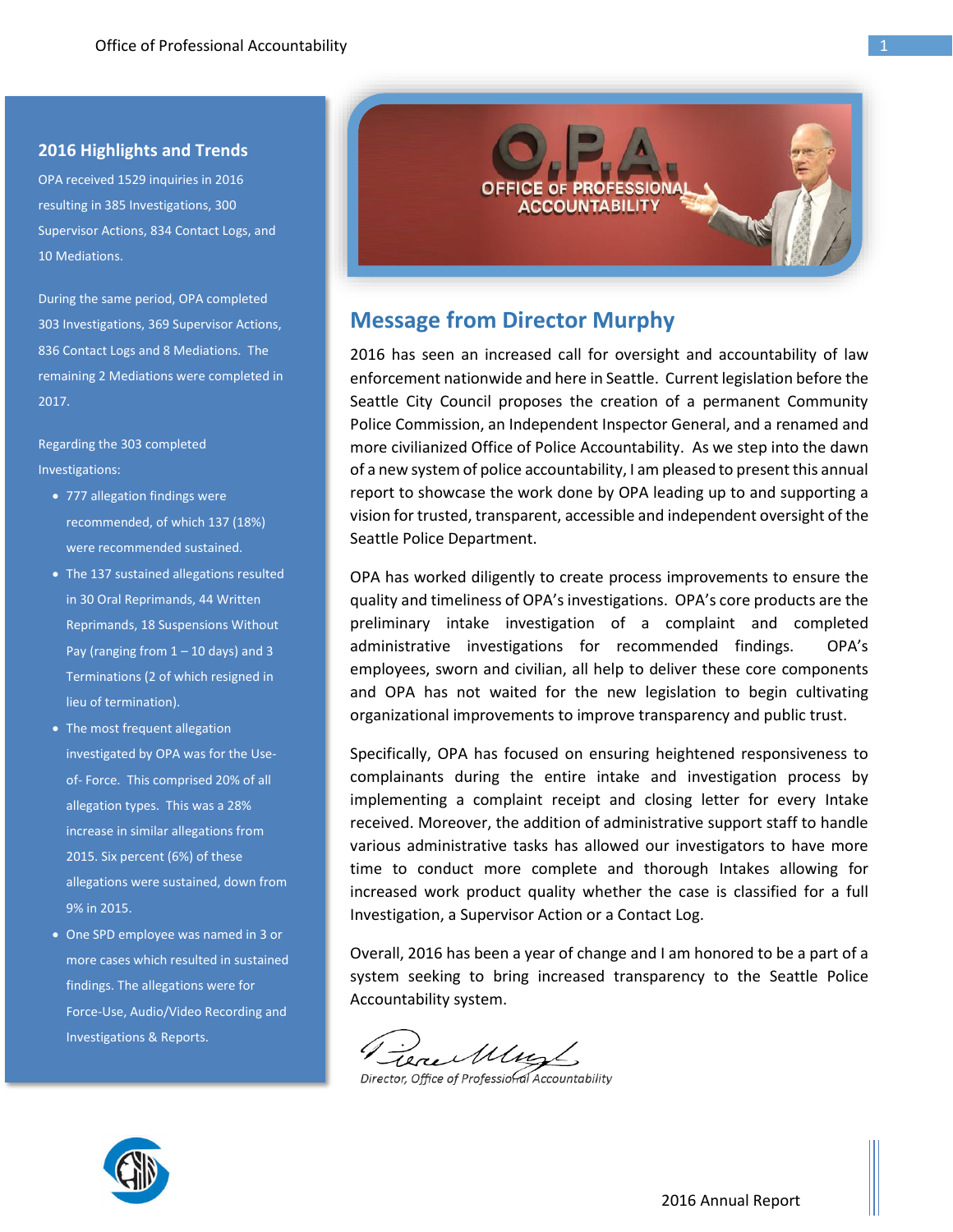## **OPA Caseload Variability**

The volume of complaints received for Intake throughout the year can vary due to a variety of unpredictable and fluctuating reasons. SPD Training schedules and Seattle's seasonal variation (more public activities allowing for police encounters during the warmer months) can affect OPA's caseload resulting in increased number of cases and subsequent completions 180 days later<sup>1</sup>. For example, OPA received an increased number of Investigations and Supervisor Actions during August of 2016 when the weather in Seattle was at its best. Additionally, given that 2016 was an election year, there was an increased number of demonstrations and peaceful protests leading up to and after the November election.

## **OPA Classification Workload**

OPA reviews each and every complaint and makes a classification determination. A complaint can be classified for a full Investigation in those instances where the alleged misconduct warrants it. Complaints where the alleged conduct either was not a violation of policy or was a minor violation of policy may be best addressed through education, communication, counseling or coaching and are classified as Supervisor Actions. Complaints brought to OPA that are not about alleged misconduct of an employee of the Seattle Police Department or complaints where no evidence of misconduct exists are classified as Contact Logs.



**Supervisor Action by Month**

**Figure 1: 2016 month-by-month comparison of opened versus closed Supervisor Actions. The OPA Manual in 2015 indicated all Supervisor Actions needed to be completed by the field within 30 days. That time was reduced in the April 1, 2016 Manual update to 15 days. During 2016, SPD took an average of 27 days to complete a Supervisor Action.**

When it is determined the complaint does not warrant a full Investigation, OPA is able to pass the information obtained during the preliminary Intake Investigation to the Chain of Command as a Supervisor Action (SA). This allows the direct supervisor of the employee to address issues brought up in the complaint with the employee and provide guidance and direction on how the situation may have been better handled. The supervisor also

 $1$  If discipline is to be imposed by SPD, an OPA is required to complete an investigation within 180 day of receipt of the complaint by OPA or a sworn supervisor.



 $\overline{a}$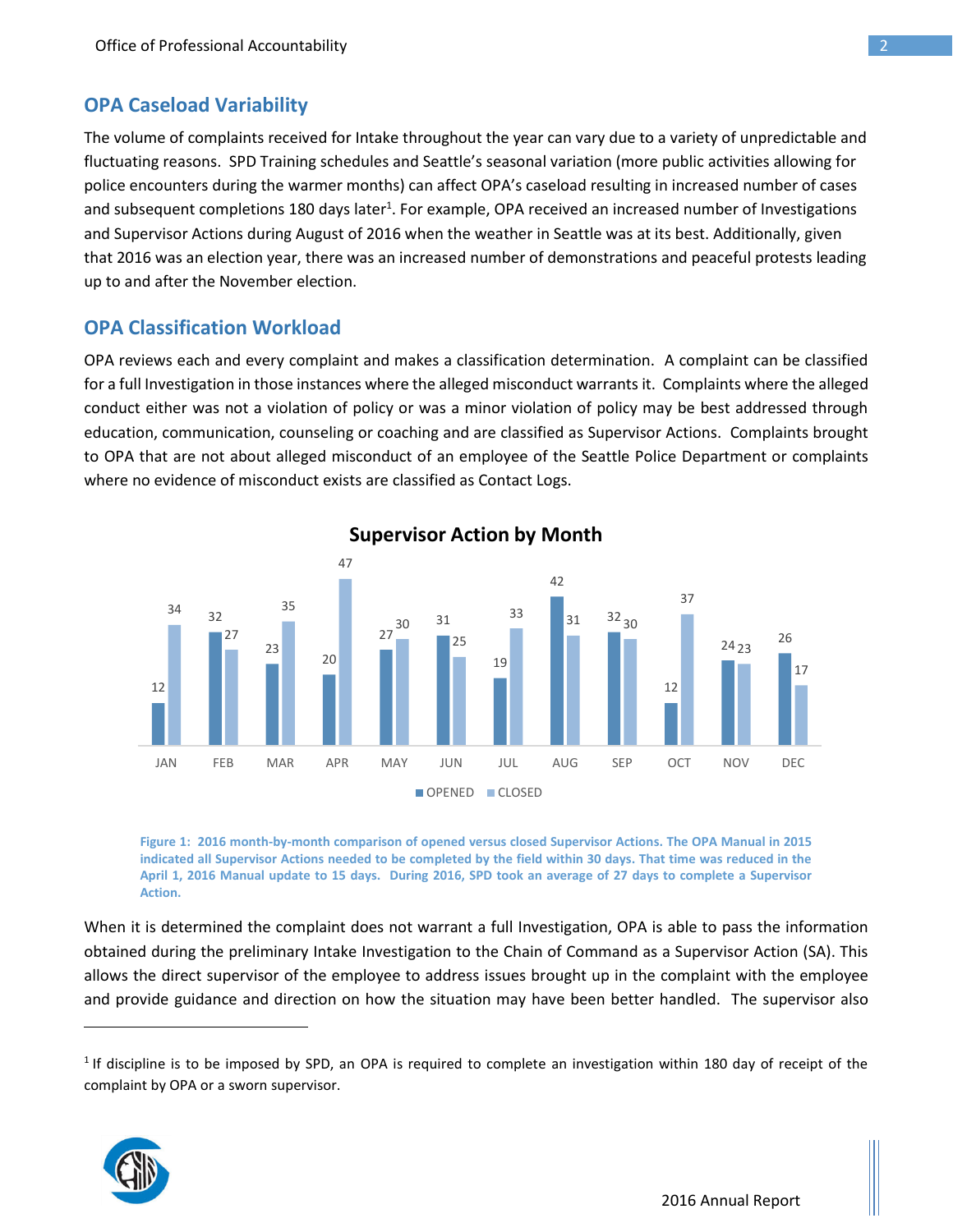contacts the Complainant to assist in building trust and mutual understanding between law enforcement and the community they protect.

Overall the number of complaints received by OPA in 2016 was down by 21%. This may be a result of positive reports by the Monitoring Team and the Department of Justice regarding SPD's progress towards the goals set out in the Settlement Agreement. While the overall number of complaints in 2016 was down from 2015, there was an increase in the number of complaints referred internally, indicating an increased awareness and value for the need for accountability throughout the Department.



**Investigations by Month**

**Figure 2: 2016 month-by-month comparison of opened versus closed Investigations. Given the 180-day requirement for completed an investigation, some cases closed in 2016 were opened in 2015.**

While OPA received fewer cases in 2016 than 2015, it did experience an increase in allegations that were more complex and time consuming. For example, OPA saw a 28% increase in Use-of-Force allegations, of which 45% were internally referred. Allegations involving Use-of-Force generally require a more involved Investigation both in time and complexity, due to reviewing each involved officer's report, and In-Car Video (ICV) for all the responding officers. There are multiple levels of review to address, and potentially with a Force Investigation Team investigation, a rather voluminous casefile.

Additionally, in the Monitor's First Systemic Assessment of SPD regarding the use of In-Car Video (ICV) it was recommended there be a heightened focus on accountability for failure to comply with the policy. In response, OPA created a policy of mandatory investigation for all ICV violations to support the Monitor's efforts of imparting the importance of utilizing ICV on SPD. Consequently, OPA saw an 152% increase in the number of Video and Audio Recording allegations between 2015 and 2016, and commendably, 76% of those were internal referrals from SPD to OPA. Due to the number of ICVs available, investigators often need to review multiple videos of the same incident to determine the facts of the case related to these allegations.

On a positive note for SPD, there was a 44% reduction in the number of Training, Qualification and Certification allegations from 2015 which could signal a culture change in SPD to recognizing the importance of completing mandatory training as required.



2016 Annual Report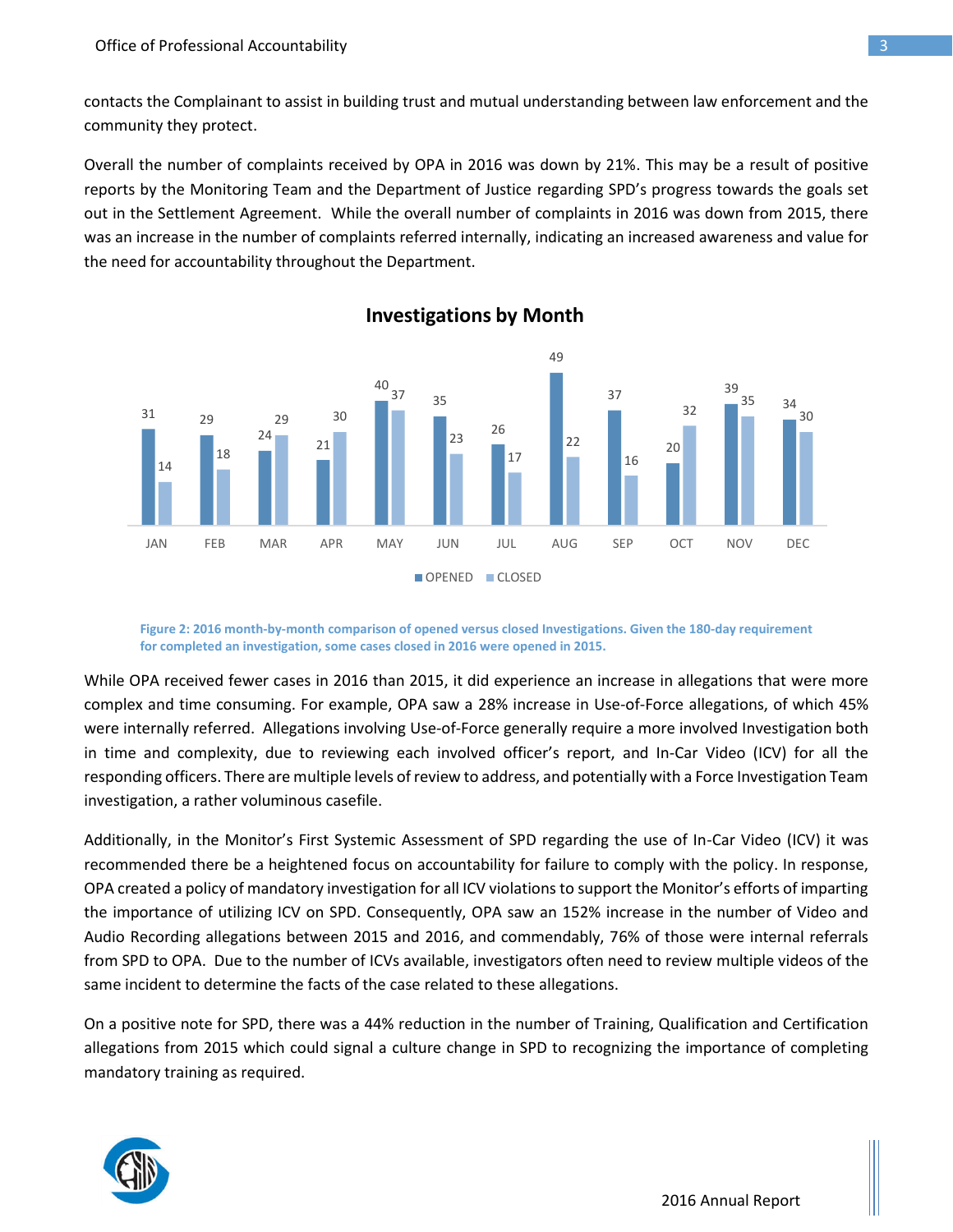

**Figure 3: The most common allegations comprise ~71% of the total allegation types. The remaining ~29% of allegations were: 3% for each of discretion/authority; conformance to law, integrity/ethics, performance of duty, property/evidence, stops, detentions and arrest; 2% for force-reporting and search/seizure; and with 1% or less for admin requirements, force-investigation; supervisory responsibility, retaliation/harassment, courtesy/demeanor, self-reporting obligations, duty to provide identification, obedience to orders, information systems, secondary employment, tactics/decision making; tickets/traffic contact reports; alcohol/substance use, complaints -internal, complaints – public, court appearances and timekeeping/payroll.**

#### **Findings Issued in 2016**

After the Investigation is complete, the OPA Director recommends to the Chief of Police a finding of either Sustained or Not Sustained for each allegation. An allegation can be Not Sustained because it is Lawful and Proper, Inconclusive, Unfounded, Training Referral<sup>2</sup>, or a Management Action Recommendation<sup>3</sup>.

Two new Not Sustained finding types were added in 2016 - Grievance Settlement and Timeliness. These were added to accurately account for cases found to be Not Sustained because of a grievance settlement with the Named Employee's Union, or because Discipline was not able to be imposed due to a missed deadline or a case being outside the statute of limitations under the collective bargaining agreement. OPA had one case involving a grievance settlement and two cases involving timeliness issues in 2016.

<sup>&</sup>lt;sup>3</sup> Management Action Recommendations (MARs) are used when the evidence shows the alleged conduct was the result of deficiencies in department policy, training, supervision or procedure. For more information about MARs, please see OPA's 2016 Special Report: *Pushing for Systemic Change*.



 $\overline{\phantom{a}}$ 

<sup>&</sup>lt;sup>2</sup> The evidence shows a minor policy violation indicative of a need for future training.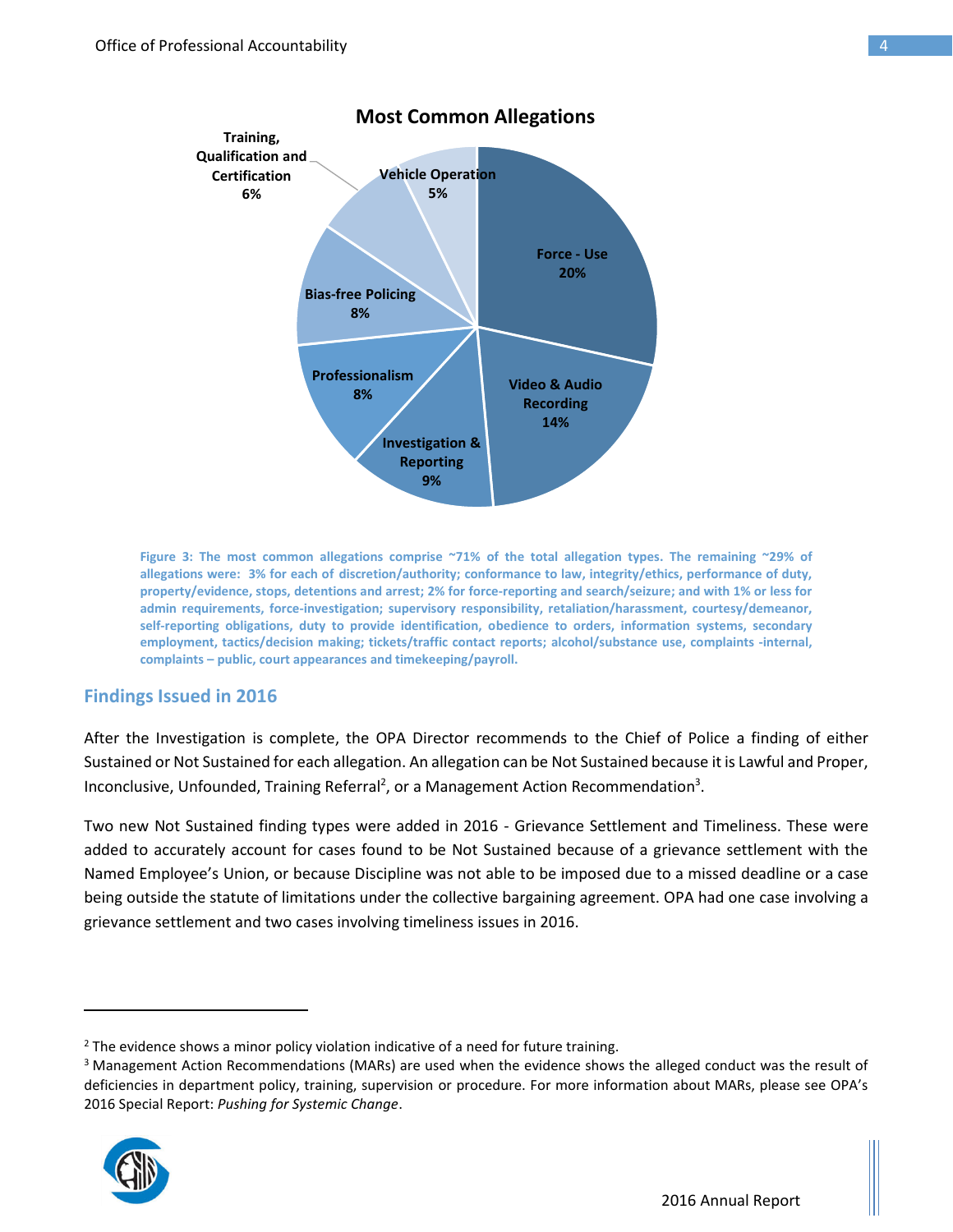The case involving a grievance was concerning a failure by the Named Employee to activate In-Car Video where both the Sustained finding and Written Reprimand were rescinded in the grievance settlement. One of the cases involving timeliness was changed due to the date of the initial incident of the complaint being greater than three years from when it was received by OPA. The other case involving timeliness is discussed in Timeliness of Investigations below.



**Figure 4: Non Sustained Grievance Settlements only had one case which represented less than 0.05% of all findings issued.** 

#### **OPA Findings Overturned by the SPD Chief of Police**

In one case during 2016, the Chief of Police chose to change a Sustained finding made by the OPA Director to Not Sustained – Lawful and Proper in a case regarding a shooting that occurred on New Year's Eve 2014. The Chief of Police wrote a letter to the Mayor indicating her disagreement and conclusion the Named Employees had a justifiable and reasonable cause to believe people inside a vehicle coming towards them were enough of a threat to open fire. The OPA Director concluded that, while it was reasonable to believe that there were shots being fired, it was not reasonable to believe a person inside that particular car shot at officers. Because of this change in findings, there was no discipline imposed.

#### **DISCIPLINE**

 $\overline{a}$ 

OPA completed 303 Investigations in 2016, totaling 777 allegations, of which 18% received a Sustained finding and 82% were Not Sustained. Of the 137 Sustained Allegations, 110 instances of discipline were imposed on 95 SPD employees<sup>4</sup>. Some of the Sustained findings did not result in discipline being imposed either because

<sup>&</sup>lt;sup>4</sup> Investigations may contain multiple allegations that are found to be sustained, however only one disciplinary action is imposed per employee per OPA Investigation.

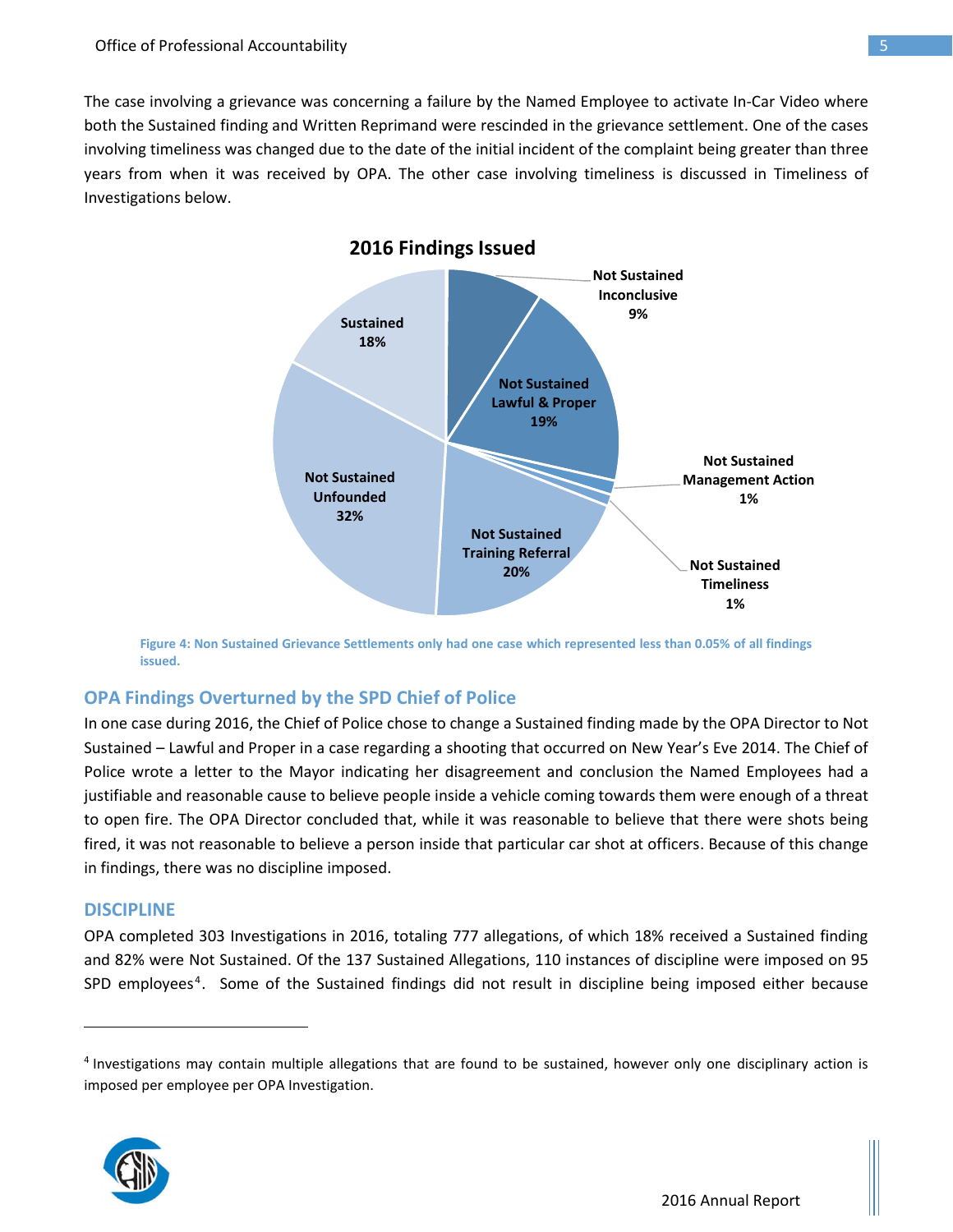appropriate action had already been taken by the employee's supervisor, the employee no longer works for the Department or the violation of the policy was considered to be minor.



**Figure 5: In 2016, 137 allegations resulted in sustained findings. 131 of those Sustained findings resulted in the above disciplinary actions. Figure 5 represents 92 of the 95 SPD employees who received a disciplinary action in 2016, while Figure 6 below represents the remaining three.** 

Of those employees who received suspensions without pay, four (4) days was the average number of days suspended, with the largest suspension equaling ten (10) days and the lowest one (1) day. Discipline in the form of days suspended is limited to a maximum of 30 days off without pay pursuant to the collective bargaining agreement. There was a 175% increase in the number of Written Reprimands given for Sustained cases from 2015 to 2016. The primary allegation that received Written Reprimands in 2016 was for Video and Audio Recording.



**Figure 6: In 2016, 137 allegations resulted in Sustained findings. Six of those Sustained findings resulted in 1 employee who was terminated from SPD and 2 employees who resigned in lieu of termination.** 

Six of the Sustained findings resulted in three employees being terminated or resigning in lieu of termination. Of the three employees, one has appealed his termination which is still outstanding. This represents a 38% decrease in the number of employees either terminated or resigned/retired in lieu of termination from 2015.

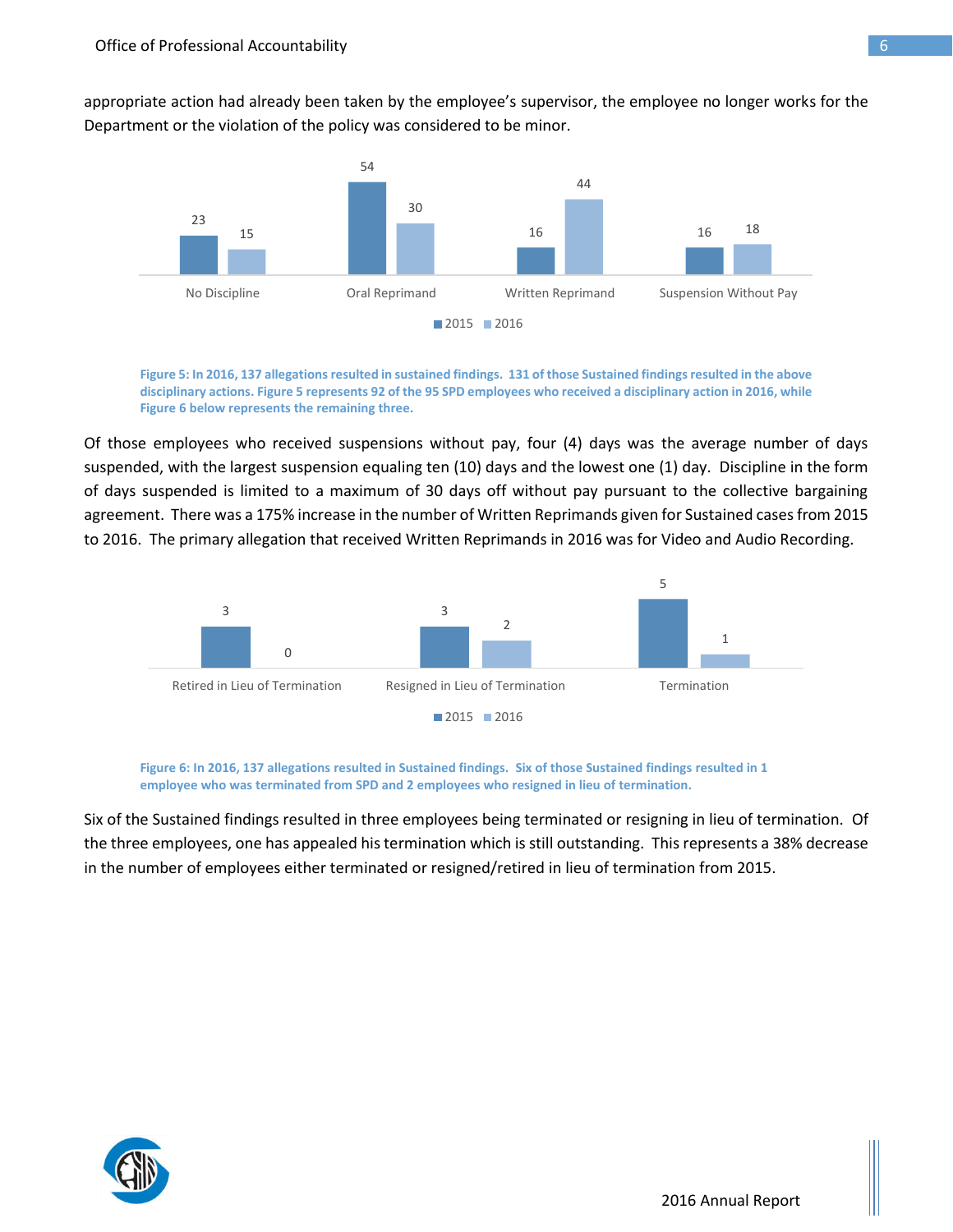## **Use-of-Force**

In 2016, OPA investigated over 157 allegations of Use-of-Force, and found nine (6%) of those Sustained and 148 (94%) Not Sustained. This represents a 28% increase in the number of Use-of-Force allegations brought to OPA. Given that almost half of all the Use-of-Force allegations were internally referred, this may indicate a shift inside SPD in that the Chain of Command is appreciating the value and scrutiny of having OPA review uses of force to ensure they are in compliance with

| <b>Findings - Use-of-Force Cases</b> | 2014  | 2015 | 2016 |
|--------------------------------------|-------|------|------|
| Sustained                            | 1%    | 9%   | 6%   |
| Not Sustained Unfounded              | 17%   | 24%  | 32%  |
| Not Sustained Training Referral      | $1\%$ | 6%   | 7%   |
| Not Sustained Management Action      | 0%    | 1%   | 1%   |
| Not Sustained Lawful and Proper      | 68%   | 52%  | 47%  |
| Not Sustained Inconclusive           | 13%   | 9%   | 6%   |
| Not Sustained Timeliness*            | N/A   |      | 1%   |

\*Not available prior to 2016

policy. This may go a long way in improving the trust the community has for officers utilizing force when engaging in police activity.

There were two OPA investigations in 2016 into Use-of-Force allegations that resulted in a Management Action Recommendation (MAR) which further addressed the need for SPD to gain better command and control of complex incidents involving force. In both cases, OPA recommended the formation of an internal SPD "Study Team" to carefully examine the command, control and individual actions that made up the many attempts to stop and capture the suspects in the incidents. The intent is that this "Study Team" could help the Department be prepared in the future to exercise even better command and control over similar or worse situations.

#### **Mediation**

There was an 300% increase in the use of Mediation from 2015 to 2016. The Complainants who participated in the Mediation process felt this improved their perspective of the work done by the SPD employees they had interacted with. The employees gained a better understanding of the experiences of the Complainants through Mediation and resulted in a positive and community building experience for all participants. In 2016, twelve cases were selected for Mediation, up from two cases in 2015. Officers declined to participate in two cases which were reclassified as Supervisor Actions. Eight of these cases were completed in 2016 and the remaining two cases were completed in 2017.

During the Intake process, the OPA Director may suggest Mediation to resolve complaints if both the Complainant and the employee agree. Mediation is a voluntary, confidential process facilitated by a Mediator who helps community members and officers talk and listen to each other. It is an option for complaints involving apparent miscommunication or misperception between officers and members of the public. Mediation is not considered for complaints involving particularly egregious allegations, such



as Use-of-Force, possible violations of law, etc. Many cases can more effectively be resolved and timeliness of cases can be increased through Mediation.

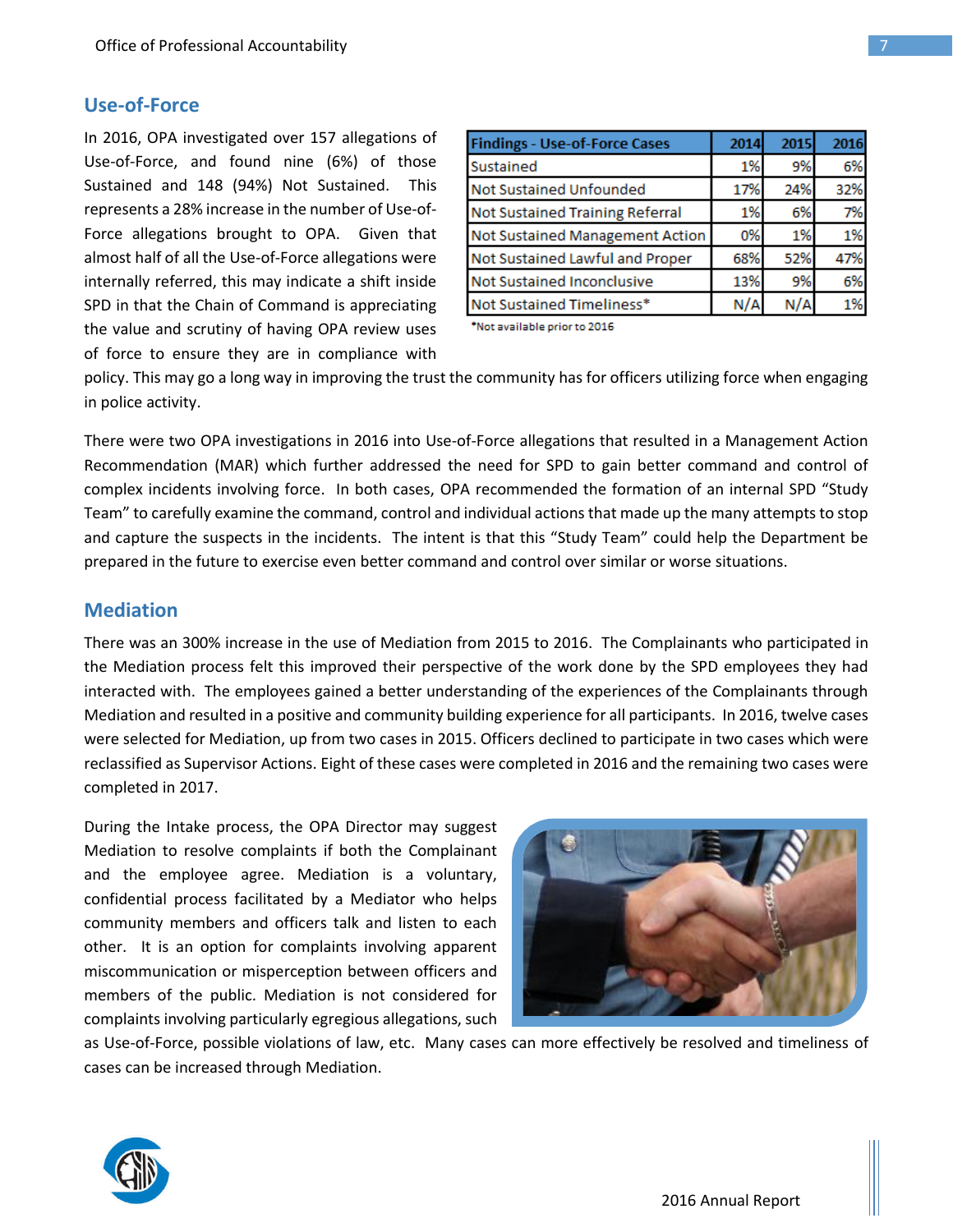OPA has found the experience of both Complainants and employees who participate in Mediation encouraging. As it is a voluntary process, for a variety of reasons six of the selected cases did not end up in Mediation. Four cases were successfully Mediated in 2016. In one case the complainant gained a better understanding of SPD operating procedure policies and said that Mediation was a great way for both sides to be heard. In another case the officer was able to get a better perspective of the actual complaint and appreciated the opportunity to talk with the Complainant about the situation. Positive results such as these are encouraging and OPA looks to increase this number of completed Mediations in 2017. However, it must be noted that OPA is constrained in how many complaints can be mediated by the number of trained mediators available.

#### **Timeliness of Investigations**

Under the collective bargaining agreement with Seattle Police Officer's Guild, the Union representing all sworn officers and Sergeants, OPA is required to complete all investigations within 180 days in order for Discipline to be imposed. OPA handles investigations for all SPD Employees who may or may not be represented from five different bargaining units. In cases involving sustained findings, OPA completed the Investigation in sufficient time for Discipline to be imposed in all but one case. In some instances, the Bargaining Unit for Named Employees granted OPA extensions due to unforeseen circumstances. In other cases, portions of the 180-day period were tolled while the case was pending a criminal investigation in a jurisdiction outside Seattle or was being reviewed by a prosecutor for consideration of charges. In 2016, OPA completed 303 Investigations, of those 137 had sustained findings. Below reflects the timeliness of all cases involving Sustained allegations.

There was one case in 2016 where discipline could not be imposed because the investigation was not completed in a timely manner. In that case, the OPA Director wrote a letter to the Mayor and Council President explaining the circumstances. While there was no larger systemic issue that caused this missed deadline, OPA is looking for opportunities for improvement in OPA processes to prevent a similar occurrence in the future.

As stated above, another case where the Not Sustained Timeliness finding was issued was due to the fact that the incident occurred more than three years prior to being brought as a complaint to OPA.<sup>5</sup> The facts of the case were determined to have a Sustained finding, however, the Chief of Police stated that she would not be able to take any disciplinary action due to the delay in reporting. Therefore, the finding was changed to Not Sustained Timeliness.

| Days Open   | <b>Case Total</b> |     |
|-------------|-------------------|-----|
| $\leq 120$  | 2                 | 2%  |
| 121-140     | 4                 | 4%  |
| 141-160     | 17                | 17% |
| 161-180     | 75                | 74% |
| $\geq 180*$ | ੨                 | 3%  |

<sup>&</sup>lt;sup>5</sup> The leadership of the City of Seattle agreed that no disciplinary action will result from a complaint of misconduct where the complaint is made to OPA more than three years after the date of the incident which gave rise to the complaint unless it involves (1) criminal misconduct; (2) the named employee conceals acts of misconduct, or (3) following a final adverse disposition in civil litigation alleging intentional misconduct by an officer. *See Section 3.6 G of The Seattle Police Officer's Guild's (SPOG) Agreement with the City of Seattle.* Therefore, while OPA would have recommended a Sustained Finding in this case, since it fell outside the three-year statute of limitations afforded by the City of Seattle to SPOG members, and therefore no discipline could have been imposed by the Chief of Police, a finding of Not Sustained Timeliness was entered.



 $\overline{\phantom{a}}$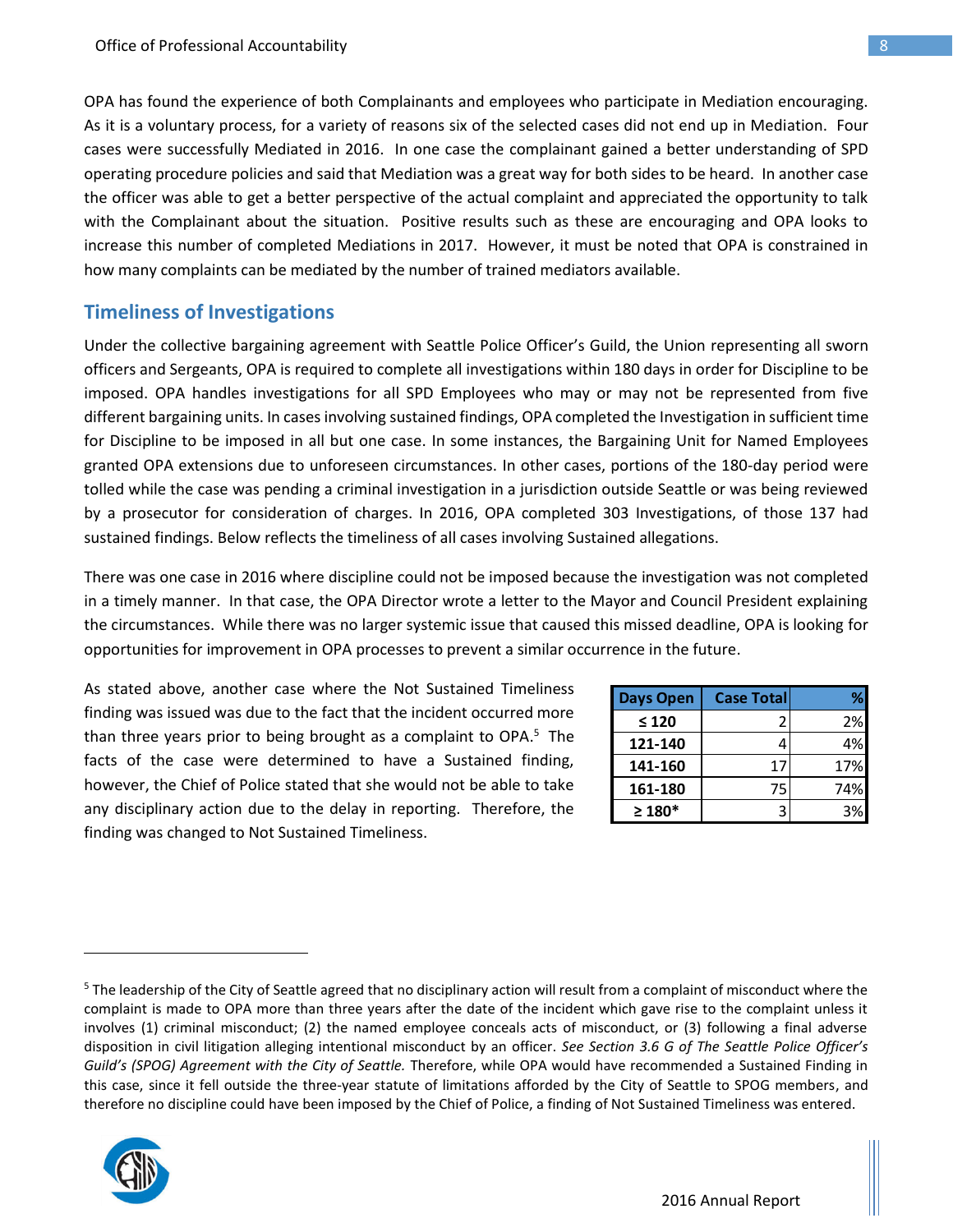## **OPA Staffing Issues**

2016 was a challenging year for OPA with regards to staff turnover. All but three of the eight Sergeants assigned to OPA were new in 2016 and another one started in December 2015. This was a 75% turnover of Sergeants in just one year. OPA Sergeants rotate in and out of OPA on a regular basis, but it is unusual to have so many Sergeants change in a one-year period. The average case load per OPA Investigator at the beginning of 2016 was 24 cases. Due to delayed replacements of some of the OPA Sergeants toward the end of the year, the average case load per investigator increased to 35 cases which was a 30% increase in work load.

Additionally, OPA's Administrative staff went through a 100% turnover, and a position that had been left unfilled since mid-2015 was finally filled in 2016. Having a fully staffed administrative team by the end of September 2016 allowed OPA to re-shift the administrative work, so OPA Sergeants could focus on interviewing complainants and conducting investigations, rather than creating OPA electronic case files, responding to customer service Contact Logs, and administrative work. Naturally, all of these changes in OPA staff had a rippling effect across the investigative process. Each new employee had a learning curve to overcome and it took some time to get the new employees up to speed. High turnover creates difficulties and hurdles for any organization to overcome. Due to the complex, sensitive and urgent nature of the work undertaken by OPA, high staff turnover is exceptionally challenging.

As previously mentioned, this turnover occurred simultaneously with the undertaking of various organizational improvements. OPA worked hard to ensure its core products, preliminary Intake Investigations and the completed Administrative Investigations for recommended findings, were not adversely impacted by the changes in staff. OPA is looking to see the results of these efforts in 2017 with over quality of investigations increasing and appropriate allocation of resources to increase timeliness.

### **Seniority of SPD Employees**

Reviewing the seniority of officers in relation to Supervisor Actions and Investigations provides some interesting data. Similar to data reported in 2015, it appears there are two prominent peaks in the number of complaints – around two to four years and again from seven to nine years of service. There may be several possible reasons for the first peak. In the first year of service, an officer is on probation and, presumably on his or her best behavior, supervised by a Field Training Officer (FTO), and has immediate supervisory support and guidance. Following that, they are on their own and have a steep learning curve, which could lead to an increased number of Supervisor Actions and Investigations. OPA is looking to conduct an evaluation of the type of cases regarding this number of years of service to see if it will provide any insight to prevent these spikes in complaints.

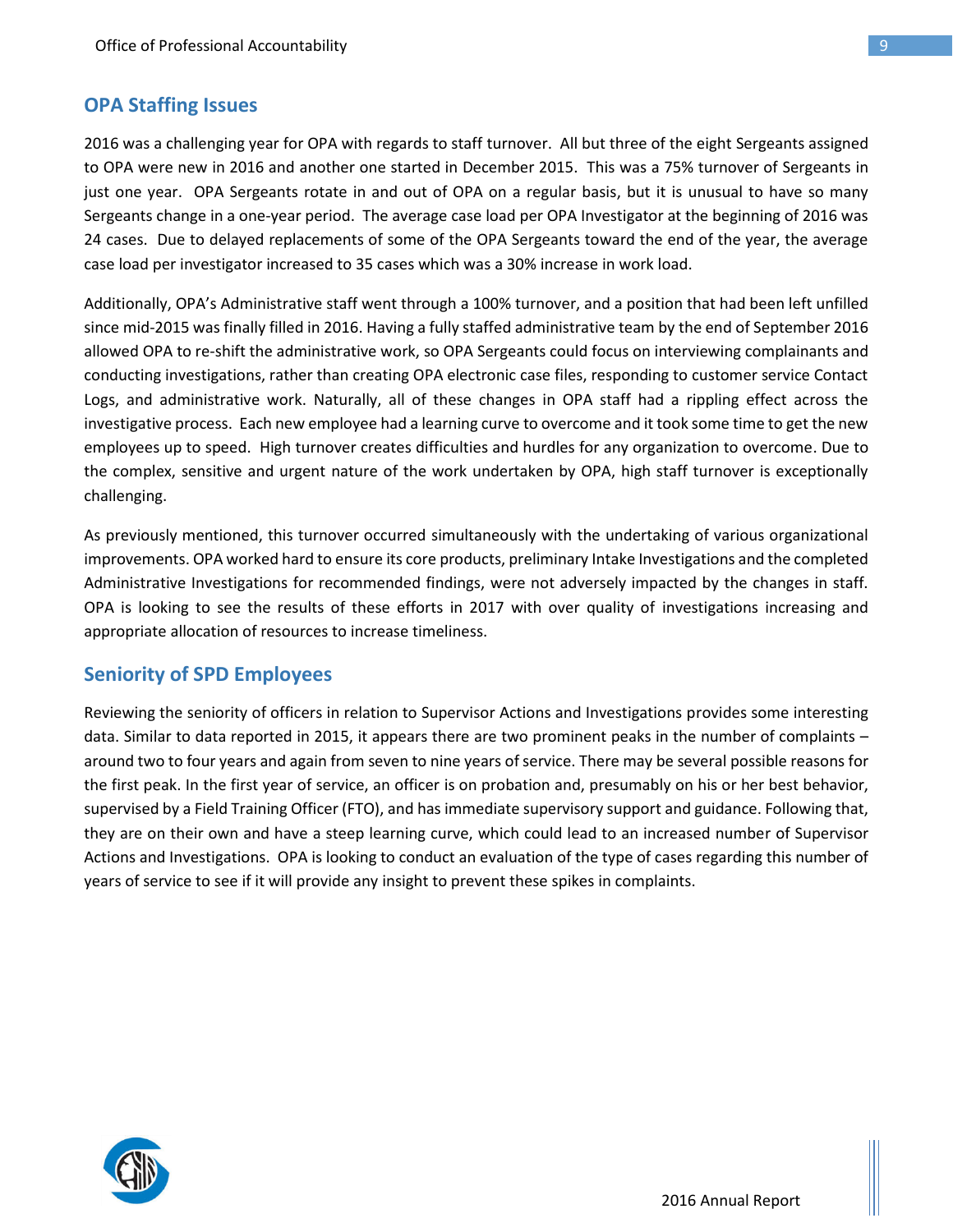

# **Seniority v. Number of Complaints**

**Figure 7: Investigations and Supervisory Actions per employee by years of seniority. Seniority is determined by using the SPD hire date of the employee, and does not reflect any prior law enforcement or military service.**

#### **Geographical Breakdown**

Of all cases classified for Supervisor Action or Investigations, most occur within the precinct to which the SPD Employee is assigned at the time of the incident. However, some allegations arise from activity by officers outside of their assignments because all officers are required to follow SPD policy, even while off-duty (i.e., during secondary employment). From 2015 there was a 4% increase in the number of Supervisor Actions and Investigations in the North Precinct and a 2% increase in the West Precinct. These are not significant changes as the North Precinct represents the largest geographical area and the West Precinct has the largest daytime population as more people work and visit downtown.





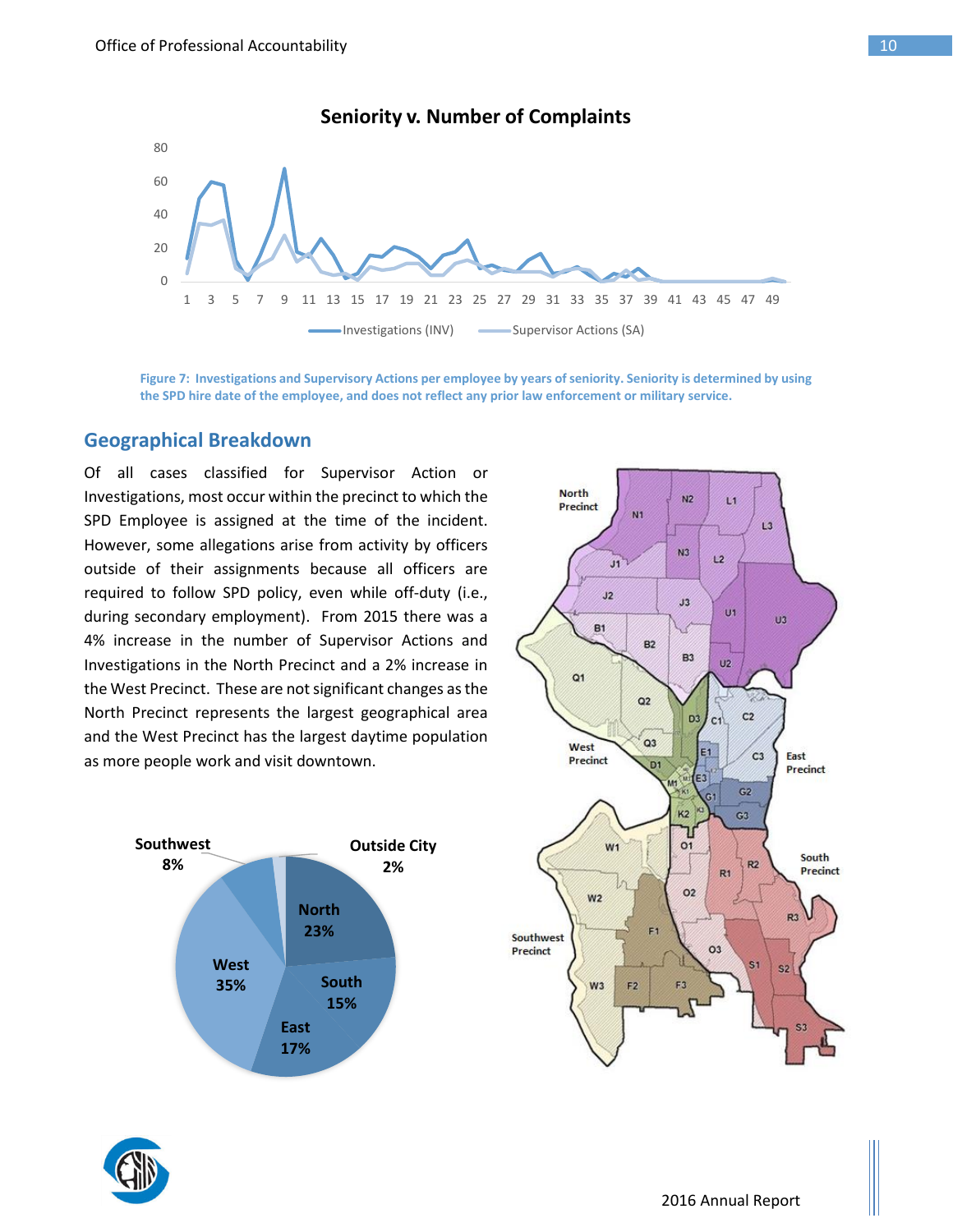# **OPA General Statistics**

Seattle Municipal Ordinance 3.28.825 (A) requires the reporting of various statistical data pertaining to complaints processed by OPA. Below is a high level summary of the raw data and in some cases the percentage distribution as required by ordinance. All raw data was obtained during February 2017 for the period from January 1, 2016 – December 31, 2016.

All demographical data related to Intake method, race, and gender is for cases received during 2016. All data related to findings are for cases completed during 2016. Data related to Named Employee Gender and Race was not reported in 2013 and is not available.

| Year                     | 2013 | 2014 | 2015 | 2016 |
|--------------------------|------|------|------|------|
|                          |      |      |      |      |
| <b>Received</b>          | 2013 | 2014 | 2015 | 2016 |
| Contact Log              | 681  | 695  | 905  | 834  |
| <b>Supervisor Action</b> | 337  | 406  | 634  | 300  |
| Investigation            | 190  | 225  | 382  | 385  |
| Total                    | 1208 | 1326 | 1921 | 1519 |

| <b>Completed</b>  | 2013 | 2014 | 2015 | 2016 |
|-------------------|------|------|------|------|
| Supervisor Action | 325  | 313  | 642  | 369  |
| Investigation     | 165  | 215  | 328  | 303  |

| <b>Findings</b>                       | 2013 | 2014 | 2015 | 2016 |
|---------------------------------------|------|------|------|------|
| Sustained                             | 16%  | 16%  | 27%  | 18%  |
| Not Sustained - Unfounded             | 28%  | 28%  | 25%  | 32%  |
| Not Sustained - Lawful & Proper       | 24%  | 26%  | 20%  | 19%  |
| Not Sustained - Inconclusive          | 19%  | 15%  | 13%  | 9%   |
| Not Sustained - Training Referrals    | 13%  | 13%  | 13%  | 20%  |
| Not Sustained - Management Action     | N/A  | 2%   | 2%   | 1%   |
| <b>Not Sustained - Timeliness</b>     | N/A  | N/A  | N/A  | 1%   |
| Not Sustained - Grievance Settlement* | N/A  | N/A  | N/A  | 0%   |

\*Not Sustained - Grievance Settlement, <0.05%

| Intake Method*        | 2013 | 2014 | 2015 | 2016 |
|-----------------------|------|------|------|------|
| <b>Internal SPD</b>   | 7%   | 16%  | 37%  | 35%  |
| <b>External Email</b> | 16%  | 22%  | 10%  | 10%  |
| Web Form              | 30%  | 25%  | 23%  | 29%  |
| Phone                 | 32%  | 25%  | 20%  | 18%  |
| In-Person             | 10%  | 9%   | 6%   | 5%   |
| Letter                | 4%   | 3%   | 4%   | 3%   |

\*For all cases received by OPA

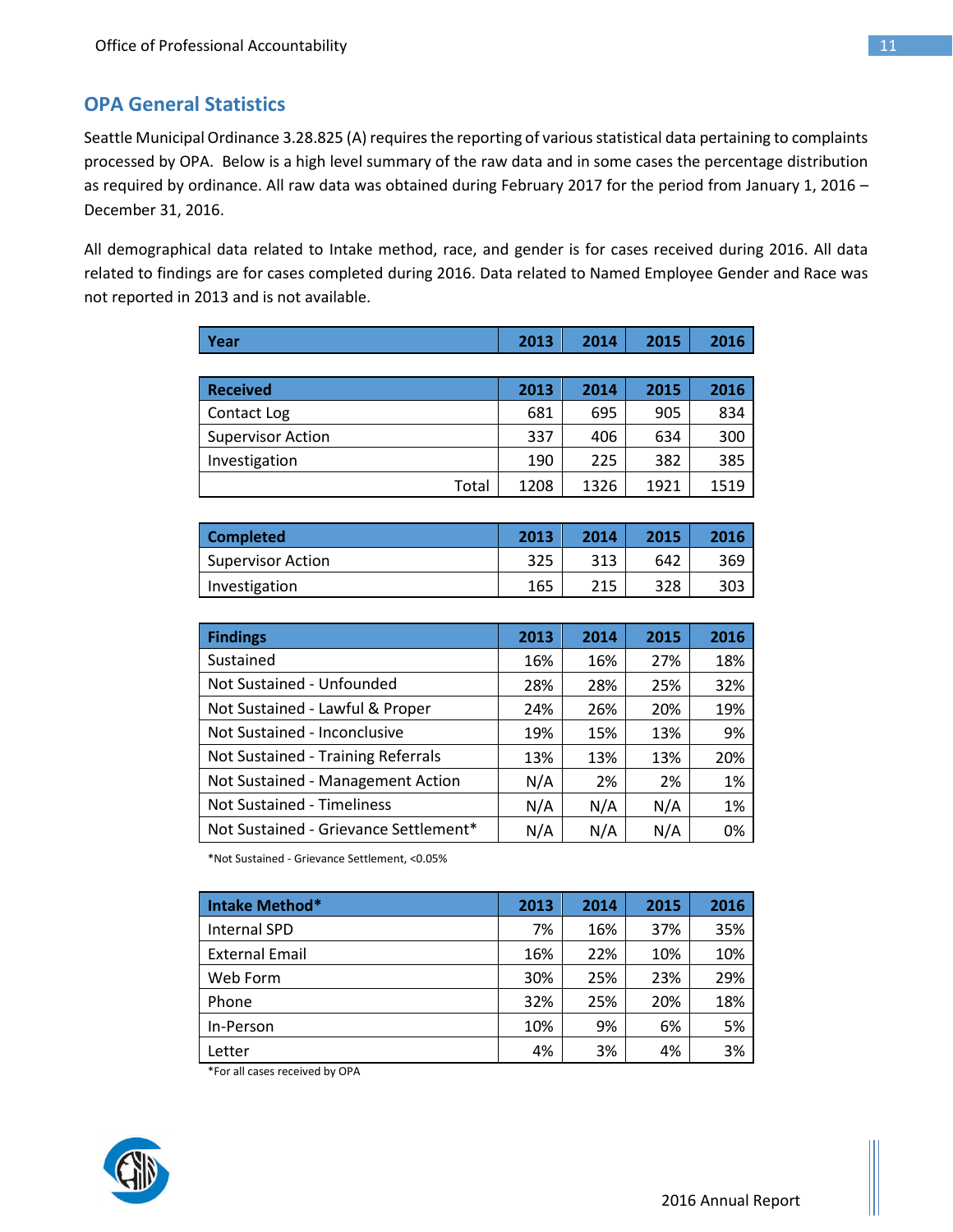| <b>Complainant Gender</b> | 2013 | 2014 | 2015 | 2016 |
|---------------------------|------|------|------|------|
| Female                    | 35%  | 32%  | 39%  | 38%  |
| Male                      | 56%  | 54%  | 56%  | 59%  |
| Not Provided              | 9%   | 14%  | 6%   | 3%   |

| Named Employee Gender | 2013                     | 2014 | 2015 | 2016 |
|-----------------------|--------------------------|------|------|------|
| Female                | $\qquad \qquad$          | 14%  | 18%  | 19%  |
| Male                  | $\overline{\phantom{a}}$ | 76%  | 76%  | 81%  |
| Not Provided          | $\overline{\phantom{a}}$ | 10%  | 6%   | ∗    |

| <b>Complainant Race</b>        | 2013 | 2014 | 2015 | 2016 |
|--------------------------------|------|------|------|------|
| Asian/Pacific Islander         | 4%   | 3%   | 4%   | 5%   |
| <b>Black</b>                   | 15%  | 16%  | 18%  | 17%  |
| Latino                         | 2%   | 2%   | 2%   | 1%   |
| Native American/Alaskan Native | 1%   | 1%   | 1%   | 1%   |
| White                          | 50%  | 44%  | 26%  | 39%  |
| Not Provided                   | 28%  | 34%  | 49%  | 37%  |

| <b>Named Employee Race</b>     | 2013 | 2014 | 2015 | 2016 |
|--------------------------------|------|------|------|------|
| Asian/Pacific Islander         |      | 8%   | 7%   | 6%   |
| <b>Black</b>                   |      | 9%   | 9%   | 8%   |
| Hispanic/Latino                |      | 6%   | 5%   | 4%   |
| Native American/Alaskan Native |      | 2%   | 2%   | 2%   |
| White                          |      | 72%  | 72%  | 73%  |
| Two Or More Races*             |      | 2%   | 3%   | 5%   |
| Not Provided                   |      | 1%   | 1%   | 2%   |

\*SPD HR collects data on Employee race differently and allows for this option.



Ш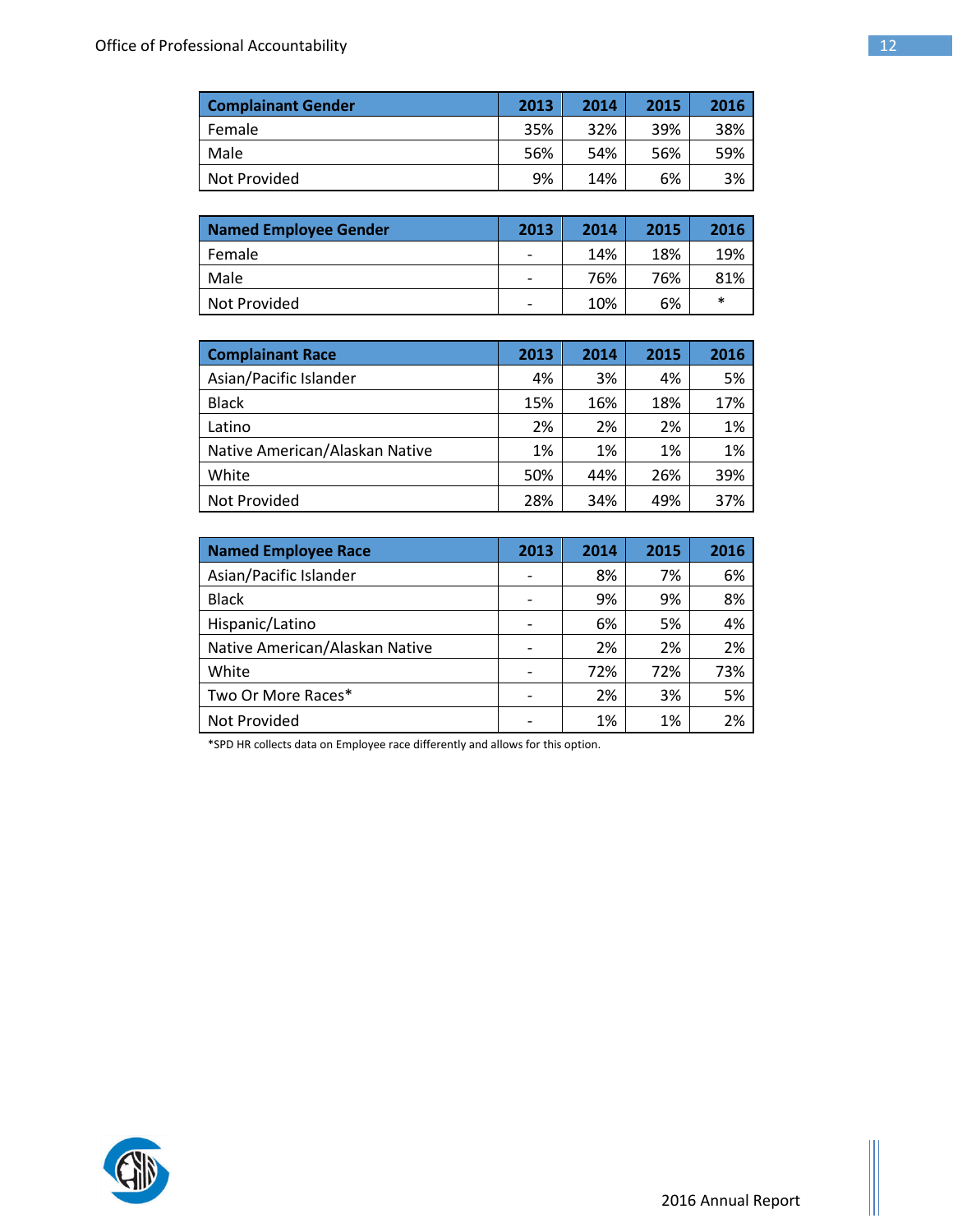# **Complaint Appeal Status**

While OPA does not directly handle the complaint appeal process, we made a commitment to report on the status of appeals. Handled through either the Public Safety Civil Service Commission, or the Disciplinary Review Board, below are the status of all appeals as of the publishing of this report.<sup>6</sup>

| Case        | <b>Allegations</b>                                                                                                                                                                                                                                                                                    | <b>Appeal</b><br><b>Date</b> | <b>Change or Final Decision</b>                                                                                                                                                 |
|-------------|-------------------------------------------------------------------------------------------------------------------------------------------------------------------------------------------------------------------------------------------------------------------------------------------------------|------------------------------|---------------------------------------------------------------------------------------------------------------------------------------------------------------------------------|
|             | Professionalism                                                                                                                                                                                                                                                                                       |                              | Settled: Sustained finding rescinded                                                                                                                                            |
| 11-IS-0412* | Juvenile Investigations and Arrests                                                                                                                                                                                                                                                                   | 2011                         | by Arbitrator and reduced to Training<br>Referral. (04/10/15)                                                                                                                   |
| 12-IS-0500* | Honesty                                                                                                                                                                                                                                                                                               | 2013                         | Settled: Arbitrator overturned the<br>Department's findings. (08/04/15)                                                                                                         |
| 13-IS-0245  | Violation of Law-Identity Theft 2nd Degree<br>Violation of Law-DV Stalking<br>Violation of Law-Perjury<br>Department Vehicles/Rules of Operation<br>Dept. E-mail & Internet/Internet Use<br><b>Criminal Records/Policy</b><br>Honesty                                                                 | 2013                         | Settled: Agree to interpretation of<br>the language "being prosecuted" and<br>shall be the point at which the<br>suspension of the 180-day time<br>period shall end. (06/01/16) |
| 2015-0117   | Professionalism<br>Officers Will Not Engage in Bias-Based<br>Policing<br><b>Voluntary Contacts and Terry Stops</b><br>Use of Force Core Principals<br><b>Officers Shall Use De-Escalation Tactics</b>                                                                                                 | 10/8/2015                    | Pending                                                                                                                                                                         |
| 2014-0555   | Employees Must Avoid Conflicts of Interest                                                                                                                                                                                                                                                            |                              |                                                                                                                                                                                 |
| 2014-0656   | Employees Must Adhere to Laws and<br><b>Department Policy</b>                                                                                                                                                                                                                                         |                              |                                                                                                                                                                                 |
| 2015-0080   | <b>Truthfulness</b>                                                                                                                                                                                                                                                                                   |                              |                                                                                                                                                                                 |
|             | Cooperation with Internal Investigations<br>Professionalism<br>Employees Will Perform a System Check<br>Employees Will Record Enforcement -<br>Related Activity Which Occurs Within<br>Camera Range<br>Employees Obey any Lawful Order Issued by<br>a Superior Officer<br><b>Secondary Employment</b> | 9/14/2015                    | Settled: Retirement in lieu of<br>termination                                                                                                                                   |

<sup>&</sup>lt;sup>6</sup> Previously reported cases which have been settled or withdrawn are not included.

<sup>\*</sup> Not previously reported in OPA's 2015 Annual Report.



 $\overline{a}$